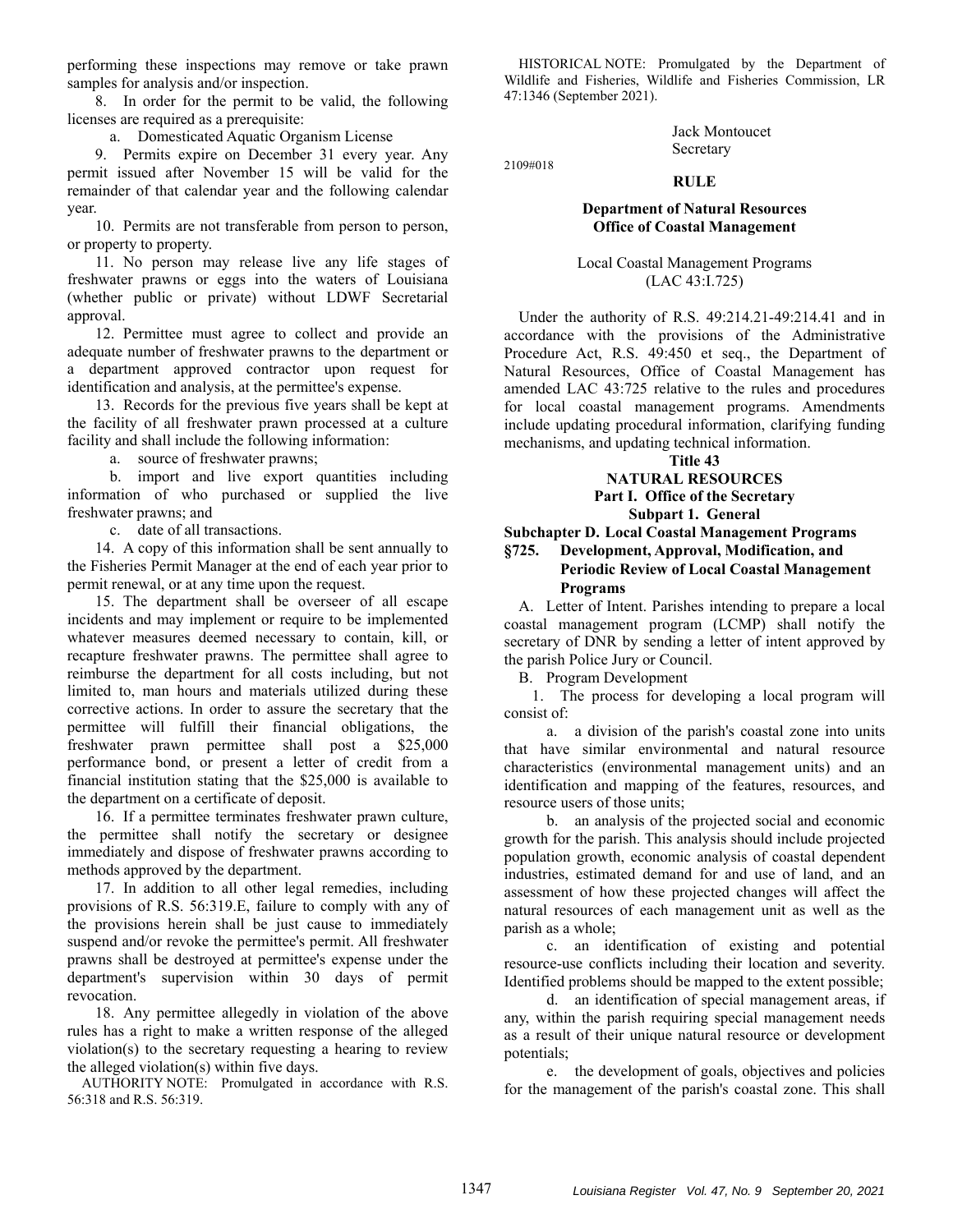include those goals and objectives applicable to the entire parish coastal zone and specific objectives and priorities of use for each management unit and identified particular area, if any. Except as specified in Subparagraph D.1.d below, these policies, objectives and priorities of uses must be consistent with the policies and objectives of the SLCRMA, as amended, the state guidelines, and Louisiana's Comprehensive Master Plan for a Sustainable Coast;

f. the development of procedures providing for the full participation of federal, state, local and municipal government bodies and the general public in the development and implementation of the parish program;

g. the development of the necessary authorities, procedures, and administrative arrangements for reviewing, issuing, and monitoring permits for uses of local concern;

h. the development of special procedures and methods for considering uses within special management areas designated pursuant to §214.29 of the SLCRMA, if any, and the impacts of uses on the special management areas;

i. the development of special procedures and methods for considering uses of greater than local benefit and uses affecting state or national interests.

C. Program Content

1. Local programs may be submitted for approval after being developed in accordance with Subsection B and shall consist of:

a. a summary of the local program;

b. maps and descriptions of the natural features, resources, and existing land use in each management unit. These maps shall depict the division of the coastal areas into coastal waters and wetlands, transitional areas, and lands more than 5 feet above mean sea level;

c. the results of the social and economic analysis carried out pursuant to Subparagraph B.1.b, above;

d. a description of those existing and future resource-use conflicts identified pursuant to Subparagraph B.1.c, above;

e. an identification of those particular areas, if any, requiring special management as described in Subparagraph B.1.d above, as well as the special policies and/or procedures to be applied to these areas;

 i. statement of the goals, objectives, policies, and priorities of uses included in the program, as described in Subparagraph B.1.e.;

 ii. a statement assuring that the policies of the local program are consistent with the policies and objectives of the SLCRMA, as amended, the state guidelines, and Louisiana's Comprehensive Master Plan for a Sustainable Coast; and that the local program shall be interpreted and administered consistently with such policies, objectives, and guidelines;

f. a description of the authorities and administration arrangements regulating uses of local concern, for reviewing, issuing, and monitoring local coastal use permits, and for enforcing the local program, including:

 i. a concise explanation of how the local program's coastal management process is to work;

 ii. a description and listing of those areas and uses that will require local coastal use permits;

 iii. an illustrative list of particular activities which occur on lands more than 5 feet above mean sea level that have, or may have, direct and significant impacts on coastal waters;

 iv. an analysis of all ordinances included in the local program demonstrating that the effect of such ordinances, when applied to uses not subject to the local coastal use permit program, would result in compliance with the goals and provisions of the SLCRMA, as amended, the objectives of the Louisiana Coastal Resources Program (LCRP), the policies of the coastal use guidelines, and Louisiana's Comprehensive Master Plan for a Sustainable Coast;

 v. a description of the administrative means by which the parish will coordinate with other governmental bodies during program implementation regarding:

(a). local program implementation, including copies of any interagency or intergovernmental agreements;

(b). multiparish environmental considerations;

(c). consideration by the parish of regional, state, or national interests; and

(d). regional, state, or national plans affecting the parish coastal zone and other projects affecting more than one parish;

 vi. certified copies of all ordinances, plans, programs, and regulations proposed to be included in the program;

 vii. a resolution from the governing body of the parish expressing approval of the local program as submitted and its intent to implement the submitted program subsequent to state approval;

g. documentation that the parish has provided a full opportunity for governmental and general public involvement and coordination in the development of the local program. It must be shown that:

 i. at least one public hearing was held in the coastal zone on the total scope of the proposed program;

 ii. public notice of the availability of the draft proposed program was given at least 30 days prior to the hearing. Copies of the program must have been available for distribution to relevant state, federal and local governmental agencies, and the general public and were available for public inspection at reasonable hours at the parish library and the parish government offices.

 iii. full consideration was given to comments received during program development and the public hearings.

D. Program Approval

1. Local programs may be submitted for approval after promulgation of these rules and the state guidelines. The following procedures shall apply.

a. Three hard copies and two electronic copies of the complete proposed local program shall be submitted to the secretary. The local government shall be prepared to provide additional copies available for distribution upon request of the secretary. The secretary shall, within 15 days of the filing of a complete program give public notice of the submittal of the proposed local program, of the availability of copies of the program for public review and of the date, time and place of a public hearing on the program and request public comment. The secretary shall give full consideration to all comments received.

b. The secretary shall, within 90 days of the giving of public notice, either approve the local program or notify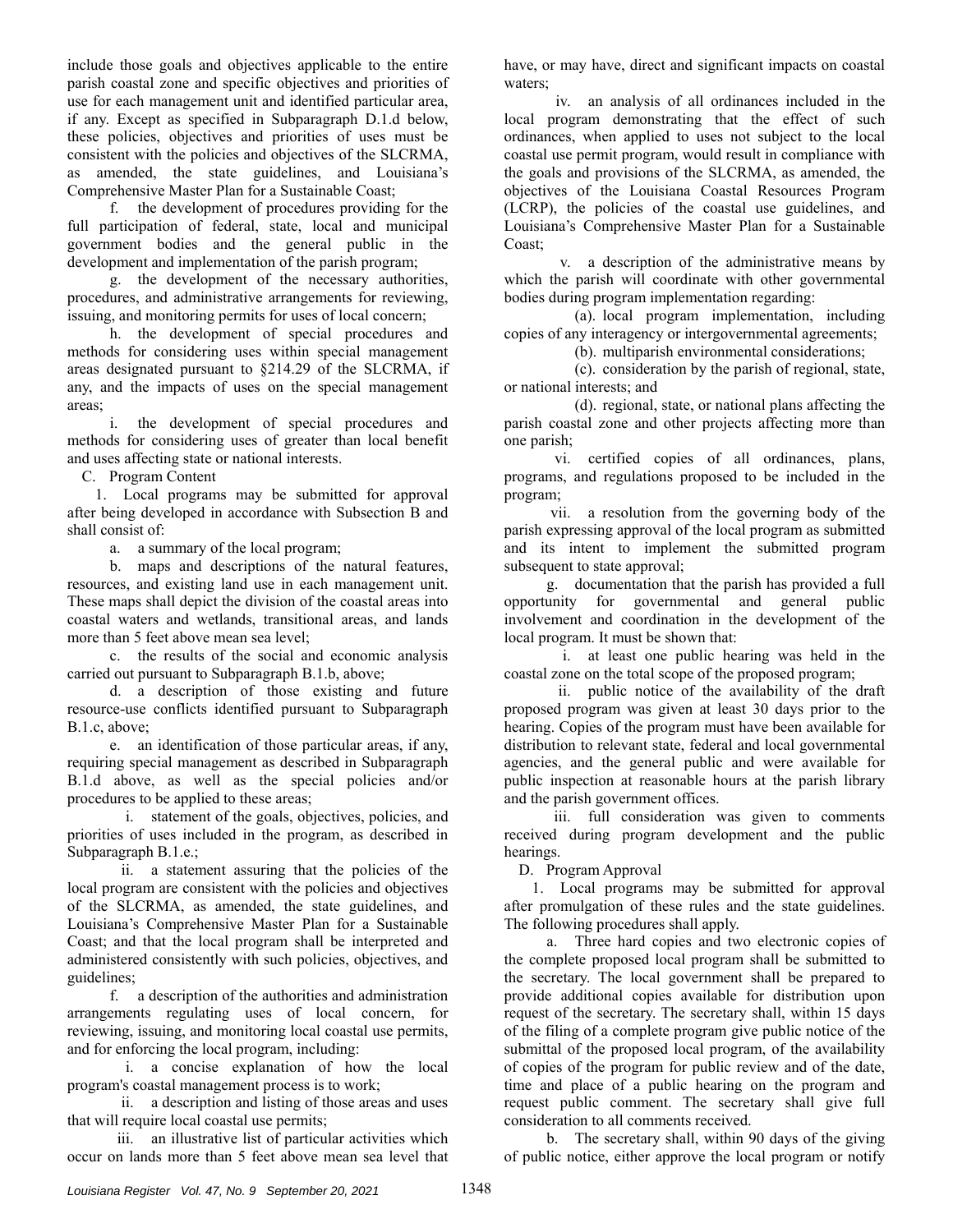the local government of the specific changes which must be made in order for it to be approved.

c. In order to approve the local program, the secretary must find that:

 i. the program is consistent with the state guidelines and with the policies and objectives of the SLCRMA;

 ii. the program submitted for approval contains all the elements required by Subsection C above and that the materials submitted are accurate and are of sufficient specificity to provide a basis for predictable implementation of the program;

 iii. that the proposed program, and the policies, objectives, and priorities of use in the program, are of a sufficient comprehensiveness and specificity to address the identified resource-use conflicts and are consistent with the goals of the SLCRMA, the objectives of the LCRP, and the policies of the coastal use guidelines, and Louisiana's Comprehensive Master Plan for a Sustainable Coast;

 iv. full opportunity has been provided for federal, state, local and municipal governmental bodies and the general public to participate in the development of the program pursuant to Subparagraph C.1.g above;

 v. the local government has included within the program all applicable ordinances and regulatory or management programs which affect the coastal zone; that these authorities are of sufficient scope and specificity to regulate uses of local concern; that the regulatory program meets all requirements for procedures and time frames established by the SLCRMA and regulations of the department; that sufficient authority is provided to enforce the local program, including provisions for those penalties provided by §214.36 of the SLCRMA, and that the program has met all substantive requirements of the SLCRMA and the regulations adopted pursuant thereto;

d. in reviewing a local program for consistency with the state guidelines the secretary may make reasonable interpretations of the state guidelines, insofar as they affect that particular program, which are necessary because of local environmental condition or user practices. Local programs that may be inconsistent in part with the state guidelines may be approved notwithstanding the conflicts if the secretary finds that:

 i. the local environmental conditions and/or user practices are justified in light of the goals of Act 361, (SLCRMA) the objectives of the LCRP, and the policies of the state guidelines;

 ii. approval would result in only minimal and inconsequential variance from the objectives and policies of the Act and the guidelines; and

 iii. the local program provides special methods to assure that the conflicts remain minimal and inconsequential;

e. the local program shall become effective when approved by the secretary and officially adopted by the local government.

E. Modifications

1. Any significant proposed alteration or modification to an approved local program shall be submitted to the secretary for review and approval along with the following:

a. a detailed description of the proposed change;

b. if appropriate, maps of sufficient scale and detail depicting geographically how the program would be changed;

c. an explanation of how the proposed change would better accommodate local conditions and better serve to achieve the objectives of the state program and the local program;

d. a resolution from the local government expressing approval of the modification as submitted and its intent to implement the change subsequent to state approval;

e. all parish ordinances relevant to the proposed modification;

f. any comments from governmental units that may be affected by the proposed modification;

g. the record of the public hearing on the proposed modification, including any written testimony or comments received; and

h. documentation that the parish has provided a full opportunity for governmental and public involvement in the development of the proposed modification.

2. Significant alterations or modifications shall be reviewed and approved pursuant to Subsection B, C, and D above. They must be consistent with the guidelines and the state program and meet all pertinent substantive and procedural requirements.

3. An alteration or modification shall become effective when approved by the secretary and officially adopted by the local government. If a proposed alteration or modification is not approved, the provisions of the previously approved program shall remain in effect unless specifically rejected by the governing body of the parish.

F. Periodic Review of Programs

1. Local governments shall submit an annual report on the activities of an approved local program. This annual report shall include:

a. the number, type, and characteristics of applications for coastal use and other permits;

b. the number, type, and characteristics of coastal use and other permits granted, conditioned, denied, and withdrawn;

c. the number, type, and characteristics of permits appealed to the courts;

d. results of any appeals;

e. a record of all variances granted;

f. a record of any enforcement actions taken;

g. a description of any problem areas within the state or local program and proposed solutions to any such problems;

h. proposed changes in the state or local program.

2. The administrator shall from time to time review the approved local programs to determine the extent to which the implementation of the local program is consistent with and achieving the objectives of the state and local programs. Each program shall be reviewed at least once every five years, but may be reviewed more frequently as determined by the secretary.

3. Should the secretary determine that any part of the local program is not consistent with the state program or is not achieving its stated objectives or is not effective, he shall notify the local government and recommend changes and modifications which will assure consistency with, and